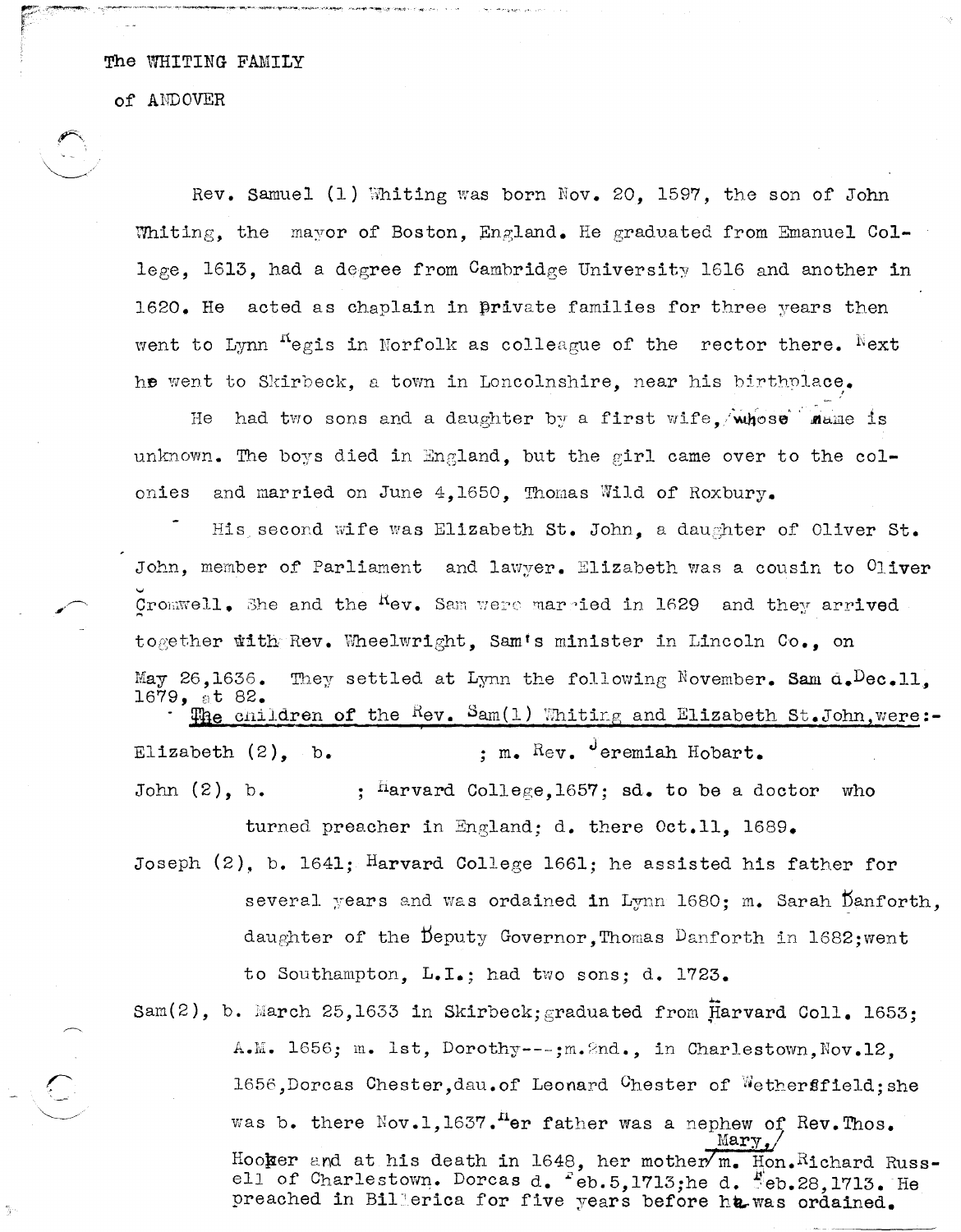Rev. Sam(2) Whiting ( Rev. Sam(1) and 2nd wife, Dorcas Chester, had:-<br>joined Ch. in Charlestown, June 29, 1683, Elizabeth (5). b. Nov. 6. 16607 m. 1678, Thomas Clark, a clergyman of

Thomas was Chelmsford, son of Jonas Clark of Cambridge; a noted surveyor, who received 10 L for a day's work on the roads.<br>Thomas was b. 1653; d. Dec.10, 1704; Elizabeth d. Oct.14,1702:-

Timothy (4), a schoolteacher of Andover.

Abigail  $(4)$ 

Sam  $(3)$ , b. Dec.19.1663; he inherited from his grandfather Sam $(1)$ . 500

acres in Dunstable; gave 50 acres to the colony. He was a keeper of a garrison house from 1710-1713; had been a prisoner in Canada in 1709. He m. 1627, Elizabeth Read, dan.<br>of Christopher Read and wife Aatherine; Sam d. Mar.8, 1715;<br>her 2nd husband was Wm. Pattery who d. 1730 of small pox.

John (3), b. Aug. 1, 1664; graduated from Harvard. 1685; was ordained

in Lancaster, 1691; he m. Alice Cook, daughter of Joseph Cook of Cambridge; John was killed by the Indians in 1697; Alice m. 2nd. 1701. Rev. Timothy Stevens of Glastonbury- one of our Andover line by John (1), Tim(2) of Roxbury. Alice d.--Two daughters of John, Alice  $(4)$  and Eunice  $(4)$ , d. young.

- Oliver  $(3)$ , b. Nov.  $5.1665$ :m. Jan.1690 Ann Danforth, (also called Hannah) dau. of Capt. Jonathan Danforth of Billerica; she d. Aug. 13. 1737; he d. Dec. 22, 1736; had 9 children.
- Mary  $(3)$ , b. April 28,1667; m. Henry Bindstadt of Lynn; d. in Lexington. Nov. 13. 1740.

Dorothy $(3)$ , b.Sept. 23,1668;d. unm.Jan.31,1740.

Joseph  $(3)$ , b. Feb.7,1670; Harvard College, 1690; d. Aug. 6,1701.

James  $(3)$ , b.July 20,1671;-

Eunice (3), b. Sept. 6,1672; d. Sept. 20.

Ben (3), b. Sept. 20,1675; d. Oct.18.

Ben (3) 2nd., b. Nov. 5, 1682; d. Nov. 20.

 $-2-$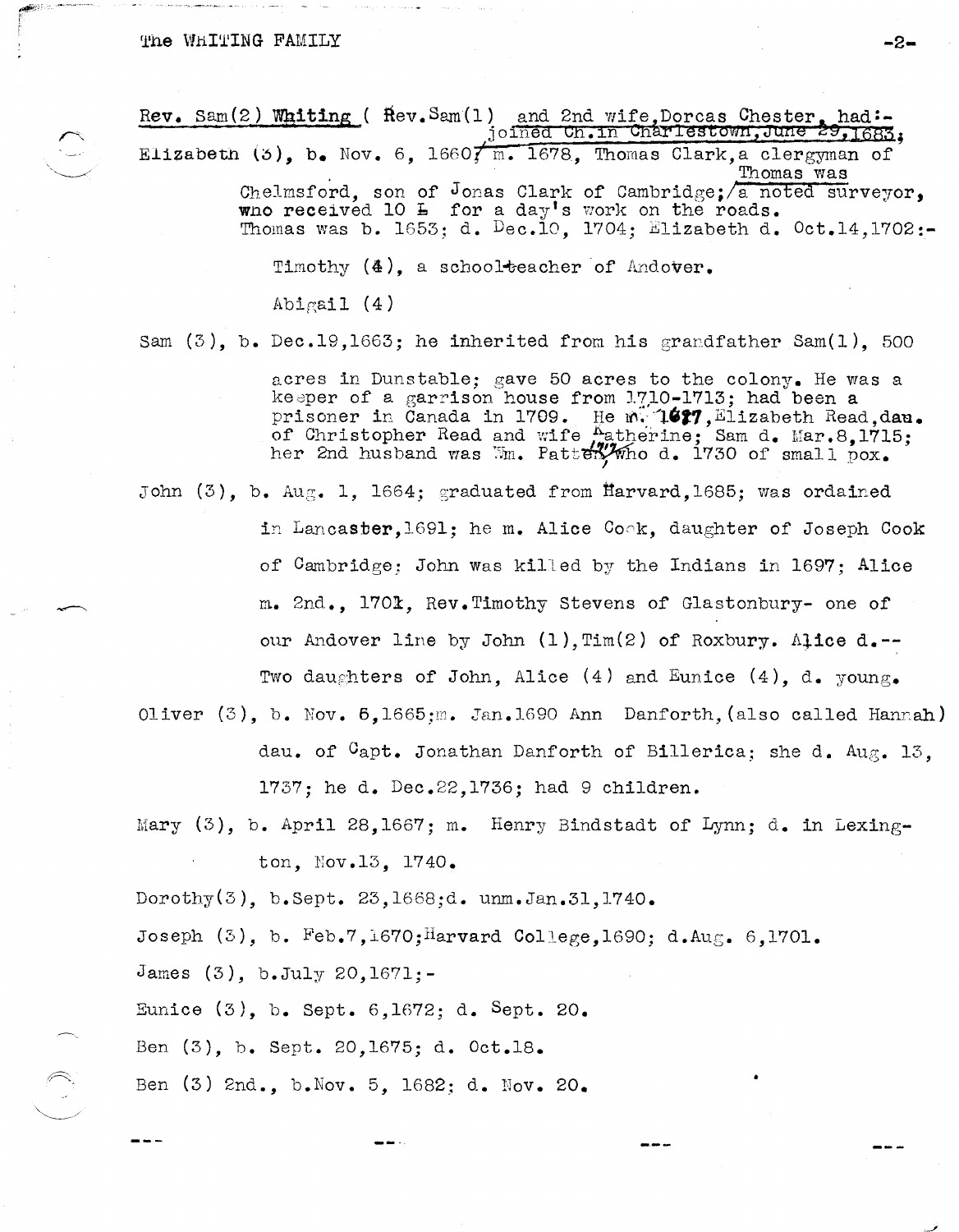Sam $(3)$  Whiting (<sup>K</sup>ev. Sam  $(2-1)$  and wife, Elizabeth Read, had :-

 $\texttt{Sam}(4)$ , b. 0ct.22,1687; in Chelmsford; was in the Lovewell Expedition. 1723-5; was unm. so far as is known.

-3-

Elizabeth (4), b. 1689; m. Rev. Samuel Ruggles,  $Dec.19.1710$ ; he was of Roxbury, son of Samuel Ruggles and w. Martha Woodbridge; she was a grand daughter of Gov. Dudleyand dau. of Rev. John Woodbridge of ANDOVER): Elizabeth d. July 29,1727; Samuel m. 2nd., April 18, 1728, Elizabeth Williams of Roxbury, a dau. of Sam'l Williams and niece of Rev.Jn. Williams of Deerfined; she d.  $1748$ ; Samuel d. March 1749.

Dec.31, 1714,/ Catherine (4), b. 1691;  $\overline{m}$ . John Lane, son of Jn. Lane and w. Susanne Whipple and grandson of Job Lane the carpenter, who bought the Winthrop farm of 1800 acres for 230  $\frac{1}{2}$  in 1664; Jn. was b. Oct. 20, 1691. Uatherine a. April 1, 1731; he m. 2nd., Hannah-Leonard  $(3)$ , b. Aug. 12, 1693.

Joseph  $(3)$ , b. Dec.14,1695.

Mary (4), b.1702; m. her cousin, Oliver Whiting, son of Oliver(3) Sam(2), 1735.

Dorcas (4), b. 1703; m.  $\frac{R}{V}$ . Ben  $\frac{R}{V}$ uggles 1721; he was a Yale graduate; pastor at New Marlboro 1754-1782; brother to Sam who m. Eliz. John (4), b. March 11, 1706; d. before 1718.

Oliver (3) Whiting(Rev.Sam(2-1) and wife, Ann Danforth, had:-

Oliver  $(4)$ , b. march 29, 1691; m. march 28, 1721, milizabeth Brown, dau. of  $\sigma$ eorge Brown and w. Sarah Kidder; she d.Aug.6,1732;he m. 2nd. June 4. 1735 Mary Whiting, his cousin, dau.of Sam $(3)$  and  $E$ liz. Read. b.1702.

Dorcas  $(4)$ , b.March 21, 1693;m. Deacon Joshua Abbott of ANDOVER; he was b. 1685, son of Jn. (2) Abbott; his 1st w. was "ebecca Shedd" who d. 1720, April 7; he m. shortly after, Dorcas, and had a son Joshua, b. Oct.28,1722.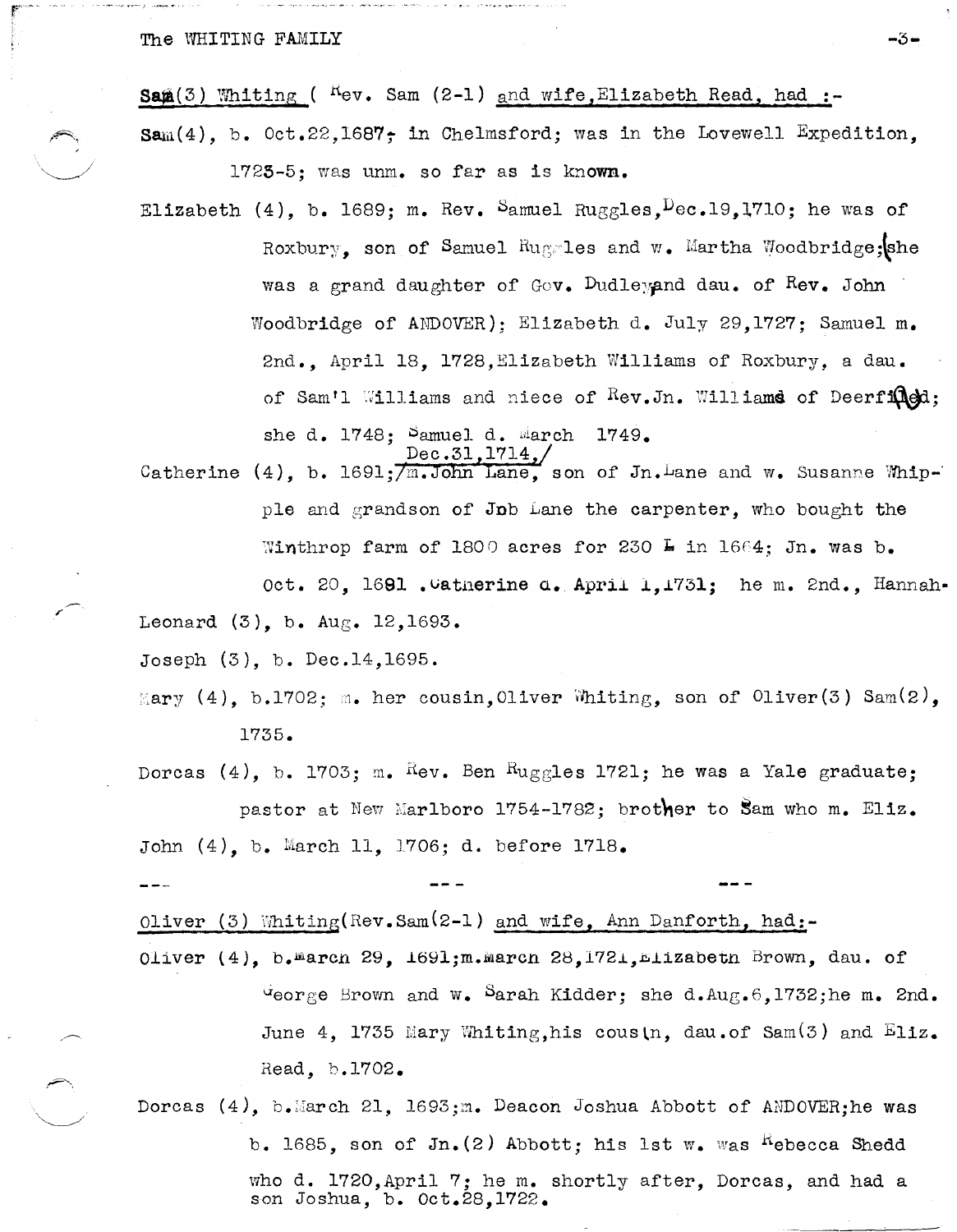....



-4-

Oliver (4) Whiting (Oliver(3) Rev.  $Sam(2-1)$  and wife. Elizabeth Brown:-Sarah  $(5)$ , b.1721; m. John Haggett of Bradford.

Jonathan (5), b.1723;m. 1749, Rebecca Dahforth , dau. of Jacob; he was off the tax list 1761 after the division of the estate and was in Bedford, 1768.

Elizabeth (5), b. 1725; m. 1760 Ebenezer Jaquith of Wilmington. Joseph  $(5)$ , b. J<sub>1</sub>,ne 16,1727; lived on the Dunstable, N.H. side of the

line; m. Abigail Chamberlain, dau. of Thos. and Susanna, June

11, 1761; she was b. Feb.27, 1743; he left for Lyndeboro: d.

in Merrimack, 1807; she d. in Dunstable.1779. William  $(5)$ , b.1729. Olive  $(5)$ , b. 1732; m. Jonathan Pollard 1758. Mary  $(5)$ , b. 1736; daughter of 2nd wife; non compos 1761.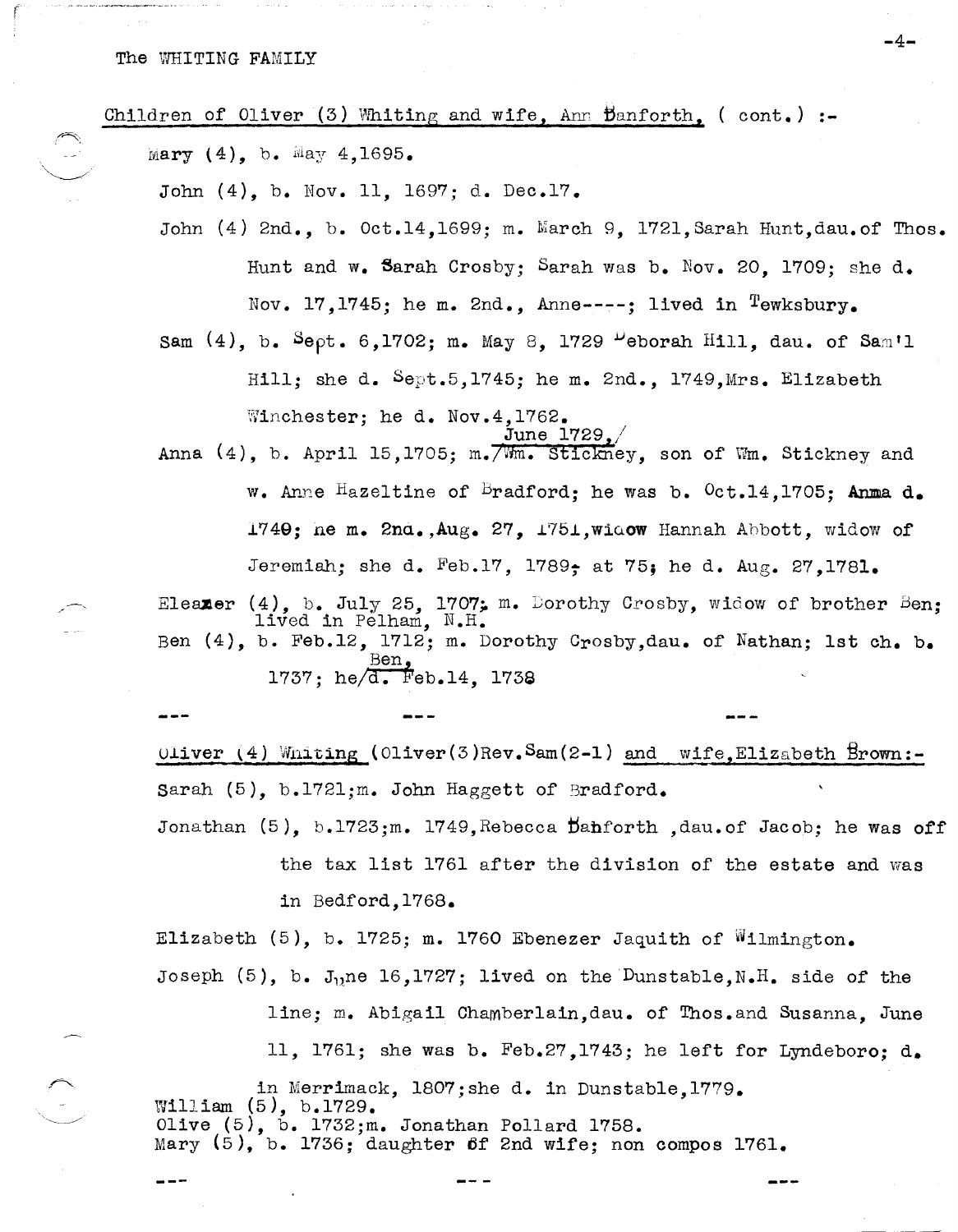John(4)Whiting(Oliver(3) Rev. Sam(2-1) and wife, Sarah Hunt:-

John (5), b. 1728;m. 1758, Lucy Farmer, dau. of Andrew.

Sarah (5), b.1730,Aug. 5; d. Aug. 6.

Sarah (5) 2nd., b. Dec. 21, 1731.

Leonard  $(5)$ , b. 1734; was in the French War; taken prisoner and ran the gauntlet and had 1 shirt¥sleeve left; was  $G$ apt. of a Company at Quebec, 1759; m. 1761, April 23, Anna, daughter of  $^{K}$ ev. Willard  $H$ all of Westford; lived there and in Littleton, an inn holder, until 1772; lived in  $h$ ollia, N.H. until 1798; was a Tory; Anna d. 1801; he m. 2nd., Mrs. Lydia Parker of Cavendish, Vt.; he d. there July 19,1811.

Oliver (5), b. 1736.

Dorcas (5), b.1739.

Ben (5), b.1741;m. Grace Hall,dau. of Rev. Willard Hall;lived in Hollis; he was 1st sherfiff of Hillsboro *00.;1774;* was a friend of Gov. Wentworth; was a Tory during the <sup>R</sup>evolution and fled. A dau. Frances Wentworth $(6)$ , ; m. Mr. Sheperd;m. 2nd. Asa. Stearns.

 $Sam(4)$ Whiting(Oliver(3)Rev.Sam (2-1) and wife,Deborah Hill,had:-Sam $(5)$ , b.1730; m. Sardh Stevens; he d. 1769; she m. 2nd.,Jonathan Hill, 1774; she d. 1778; Hill d. 1796.

Timothy(5), b. Feb.24,1732;m. Sarah Osgood; was in the Tax List 1765-75;

was of "ancaster before and after that time; was in the  $-rimothy$  (6) and  $Jn.(6)$ French War 1755; two sons/were with him at <del>Lexington</del> and 00ncord,Apri1 19,1775; he d. in Lancaster July 12,1790.

ueboran(5), b.1733; d. 1749. Anna (5), b.1736;m. Hezekiah Crosby 1754; she d.1764; he m. 2nd., Lucy Kittredge of Tewksbury. Martha  $(5)$ , b.1738;d. 1742. Ben (5), b. and d. 1740. Achrah (5), b. 1741; m. Jn. Phelps of Lancaster. Zi1pah (5), b.1743. David (5), b. and d. 1745.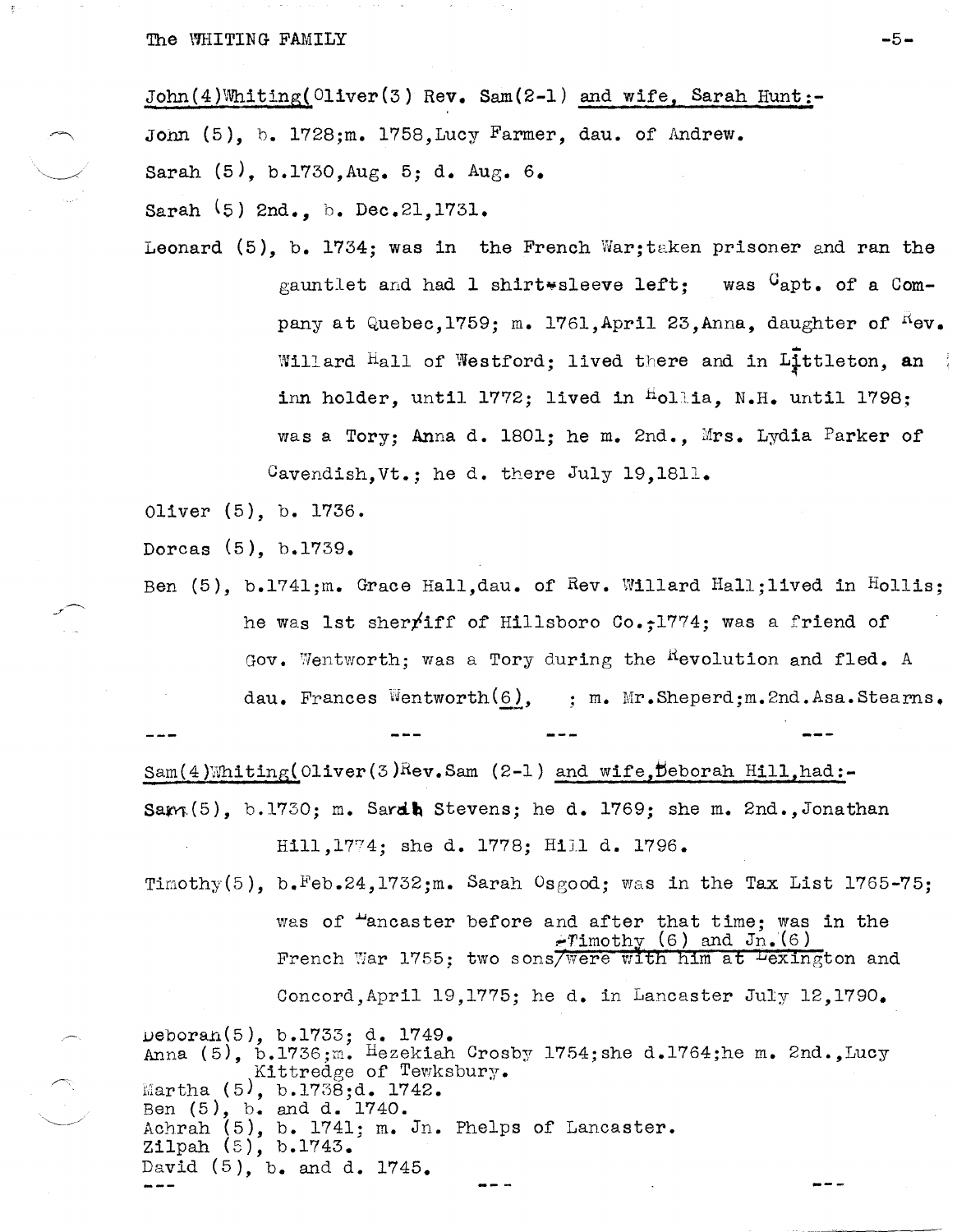Eleazer  $(4)$ Whiting (Oliver(3)Rev.Sam  $(2-1)$  and wife, Dorothy Crosby:- $Eleazer(5)$ , d.y. Sall  $(5)$ Oliver (5), b. in Pelham, April 27, 1750; was a Lieut; pub. 1774 to Martha Abbott of ANDOVER, dau. of Jonathan, b. 1749;he d. 1827;she d. 1842. Nathan (5), b. April 27, 1850; a twin; was at the <sup>B</sup>attle of Bunker Hill and Battle of Bennington; lived later at Cornish, N.H. Jonathan(5)Whiting(0liver(4-3)<sup>n</sup>ev.Sam (2-1) and wife, hebecca Danforth:-**Jonathan**  $(6)$ , b. 1750. David (6), b.1751.<br>William (6), b.1753. Rebecca (6), b.1755. Oliver(6), b.1758.<br>Patty (6), b. 1760. Jacob (6), b. 1762. Zebia  $(6)$ , b. 1764. of Dunstable.  $Joseph(5)$ Whiting(Oliver(4-3)<sup>K</sup>ev.Sam(2-1) and Abigail Chamberlain:- $Joseph(6)$ , b. Nov. 13, 1761;d. 1778. Samuel  $(6)$ , b.1763;m. 1795 mstress Barker; lived in Amherst; a merchant; d. in Amherst 1805. Susanna (6), b. 1765. Leonard  $(6)$ , b. 1767. Oliver (6), b. Jan.29,1769;m. May 2, 1793 Hannah "arshall; she was b.in Billerica, Oct.24, 1774, dau. of Isaac Marshall and w. Abigail Brown; they went to Lyndeboro; she d.1843; 8 children; he d. 1815. Elizabeth  $(6)$ , b.1772. William (6), b. 1770; m. 1793 Mary Thompson; she was b. 1773, dau. of Asa Thompson and w. "ary Swallow of Tyngsboro; lived in "errimac; she d. in Pepperill, 1839; he d. June 1813. Thomas  $(6)$ , b.1774;d. in Amberst.1801. Abigail  $(6)$ , b. 1776.<br>--Jonathan  $\underline{(6)}$ , b. 1778; d. in Amherst, 1802.

-6-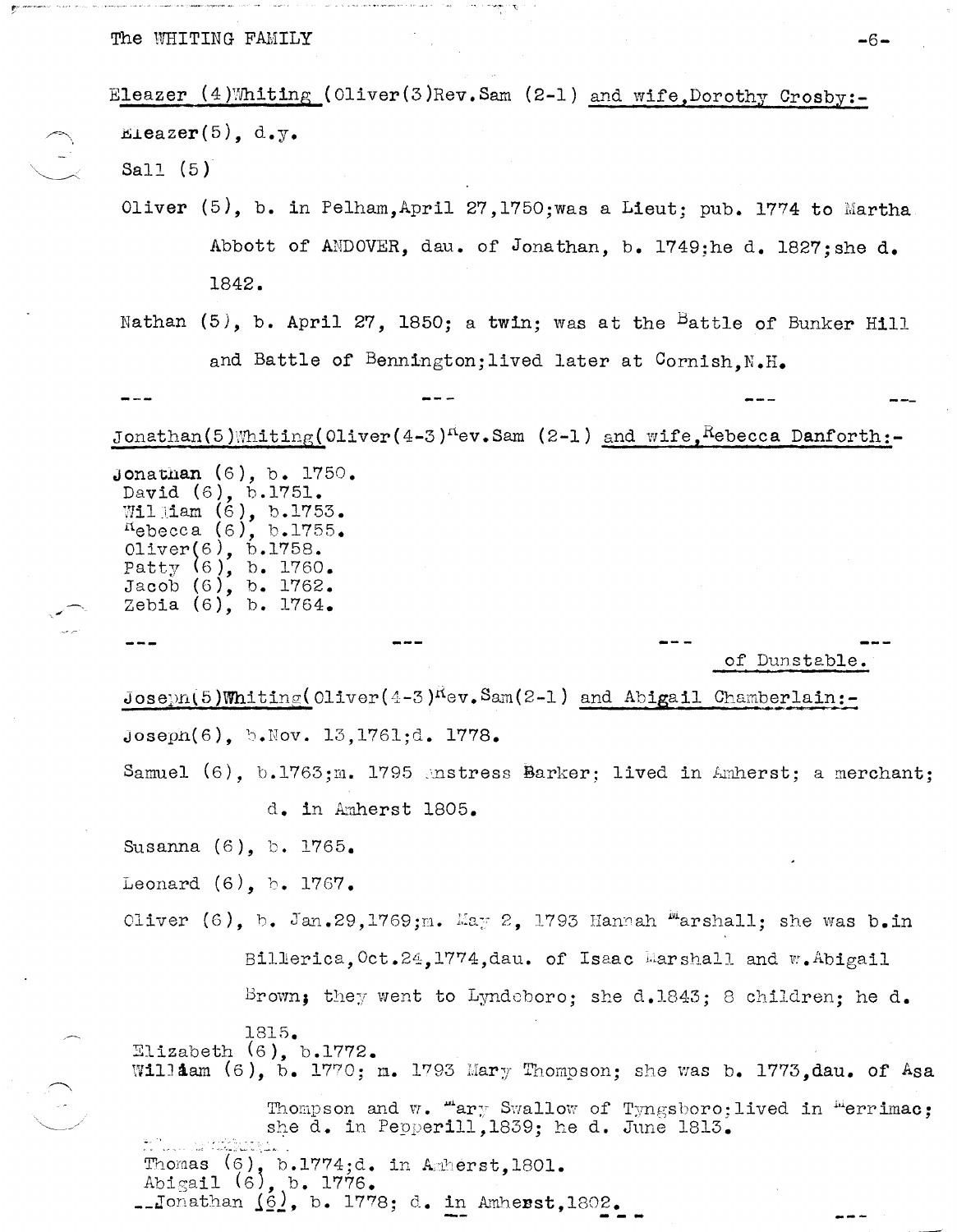John (5) Whiting (Jn. (4) Oliver (3) Rev. Sam (2-1) and Lucy Farmer, had:- $John (6)$ , b. 1759. Lucy  $(6)$ , b. 1759. Joshua  $(6)$ , b. 1760. Oliver (6), b. 1762; according to a Chelmsford probate, 1790. Sam (6), b.1763. Isaac (6), b. 1864; m. Mary, daughter of Ben Easty; she d. 1850; he d.1850. Abigail (6), b. 1766; d. 1768. Elizabeth  $(6)$ , b. 1767; d. 1768. Leonard(5)Whiting(Jn. (4)Oliver(3)Sam(2-1) and wife, Ann Hall, had:-;.Dr. Oliver Prescott. Ann  $(6)$ ,  $b$ . Leonard  $(6)$ ; of Hollia,  $N.H.$ Abigail  $(6)$ , b. ; m. Dr. Amos Bancroft of Westford; Abigail Whiting  $(7)$ , b. ; m. Kev. Eph. Abbott, compiler of the Abbott genealogy.  $\frac{Hall}{(6)}, \frac{Hall}{(6)}, \frac{Hall}{(6)}, \frac{Hall}{(6)}, \frac{Hall}{(6)}, \frac{Hall}{(6)}, \frac{Hall}{(6)}, \frac{Hall}{(6)}, \frac{Hall}{(6)}, \frac{Hall}{(6)}, \frac{Hall}{(6)}, \frac{Hall}{(6)}, \frac{Hall}{(6)}, \frac{Hall}{(6)}, \frac{Hall}{(6)}, \frac{Hall}{(6)}, \frac{Hall}{(6)}, \frac{Hall}{(6)}, \frac{Hall}{(6)}, \frac{Hall}{(6)}, \frac{Hall}{(6)}, \frac{Hall}{(6)}, \frac{Hall}{(6)}, \frac{Hall}{(6)}, \frac{H$ ; lived in Groton; Coos Co.,  $N_{\bullet}H_{\bullet}$  and Whitehall,  $N_{\bullet}Y_{\bullet}$  $\text{Sam}(5)$  Initing(Sam(4)01iver(3) Rev. Sam(2-1) and Sarah Stevens, had:- $\texttt{Sam}(6)$ , b. 1758; m. 1789 Rachel Rogers, dau. of Sam Rogers and w. Rebecca Farmer; she d. 1836 at 71; he d. 1843. Sarah (6), b. 1760; m. Abial Foster 1788. Martha  $(6)$ , b. 1762; m. 1782 John Abbott of Ashburnham.  $C_{a}$ leb (6), b. 1765. Timothy(5) Whiting(Sam(4)Oliver(3)  $\text{Rev}_{\bullet}$ Sam (2-1) and Sarah Osgood, had:-Timothy  $(6)$ , b. 1758; was a  $V$ apt. in Revolution; lived in Lancaster; m.1781, Abigail Kidder, dau. of Jonathan; had 10 children; d. 1826. John  $(6)$ , b. Feb.24,1760; General in Revolution; lived in Lancaster; m. Orpah Danforth; 8 children; he d. in Lancaster, Sept.3, 1810.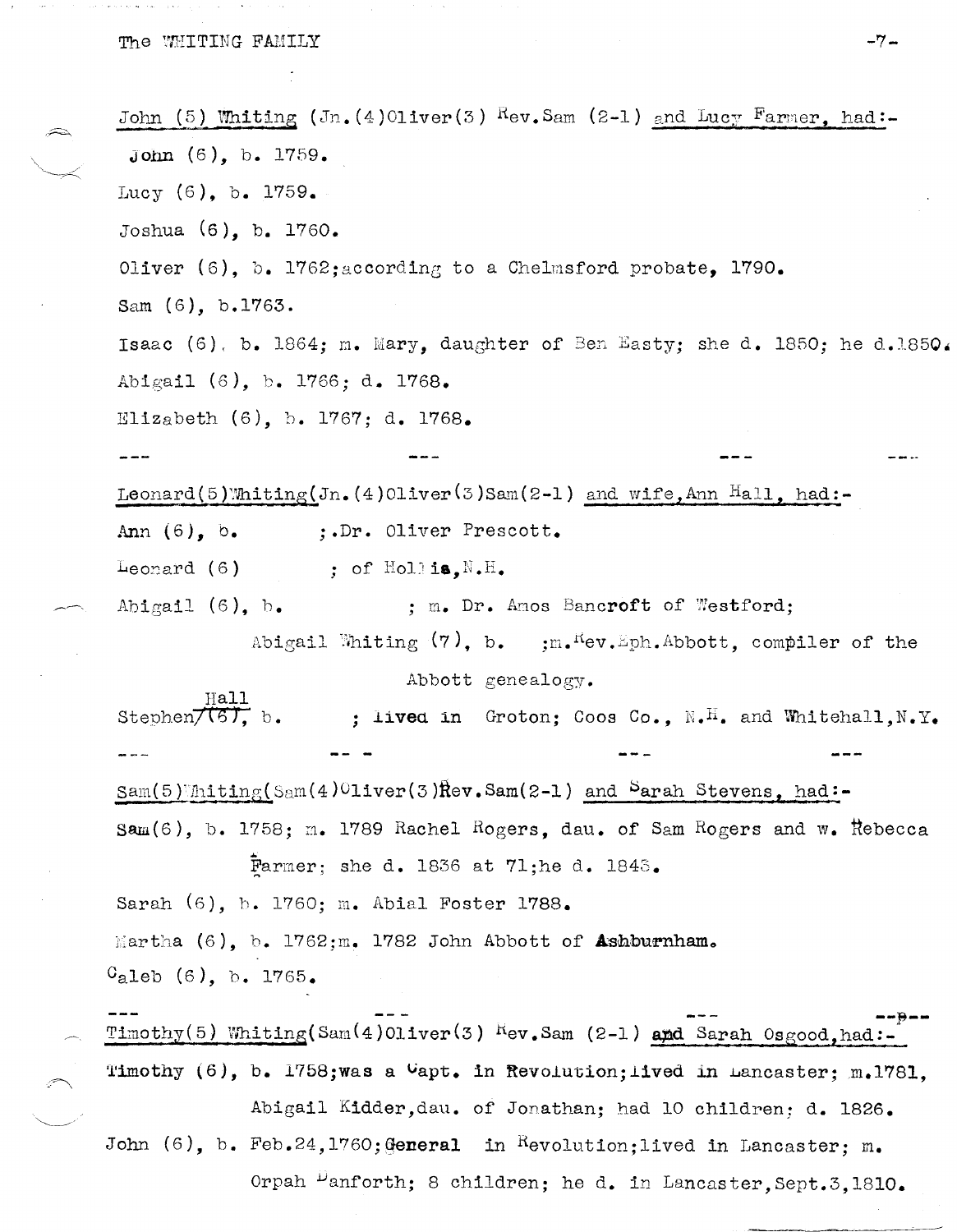## Children of Timothy(5) Whiting and wife, Sarah Osgood, (cont.) :-

 $\text{Henry } (6)$ . b. : was a Minute Man of Billerica; later a Colonel; d. in Washington, 1810.

-8-

Christopher  $(6)$ , b. 1761; d. at Ticonderoga, 1776, in Revolutionary War. Mary (6), b. 1768; d. 1775.

Rebecca  $(6)$ , b. 1770.

Lieut. Oliver (5)Whiting(Eleazer(4)Oliver(3) Hev. Sam(2-1)& Martha Abbott:-Patty (6), b. in Andover, 1775; d. 1778.

Oliver (6), b. 1778; in Temple; m. 1800 Fanny Stiles; went to Wilton; d. Patty (6) 2nd., b. 1789;m. 1799 Ephraim Blood, son of Gen. Francis  $Blood.$ Sally (6), b. 1782; d. 1785.

Hannah  $(6)$ , b. 1784; m. Elias Boynton; d. 1817.

Nathan Abbott (6), b. 1787; m.1811 betsy Blood, dau. of Major Francis Ben (6), b. 1789; m. 1811, Rebecca Blood. dau. of Francis Blood; d. 1856. George (6), b. 1791; m. 1813 Betsy Searle, dau. of Daniel: d.1822. David (6), b. 1793; m. 1815 Polly Farrar: d. 1827.

 $\frac{1}{2}$ 

Sam(6) Whiting(Sam(5)-4) Oliver (3)  $\bar{R}$ ev. Sam(2-1)and Rachel Rogers:-

Harriet  $(7)$ , b. 1789; unm.; vatched the sick and "was undertaker for the dead."

Anna (7), b. 1792; m. <sup>h</sup>enry <sup>B</sup>aldwin 1819; he was a merchant; he d/1846; she d. 1874.

Catherine (7), b. 1792; a twin; d. 1846.

Augustus (7), b. March 2,1795; Harvard College, 1816; M.D.1820 of Charlestown; m. 1822 Catherine Walker; she d. 1864 at 65; they

lived in ANDOVER on Sunset Rock Farm; he d. 1867.

Mary Ann  $(7)$ , b. 1801; m. George P. Elliott.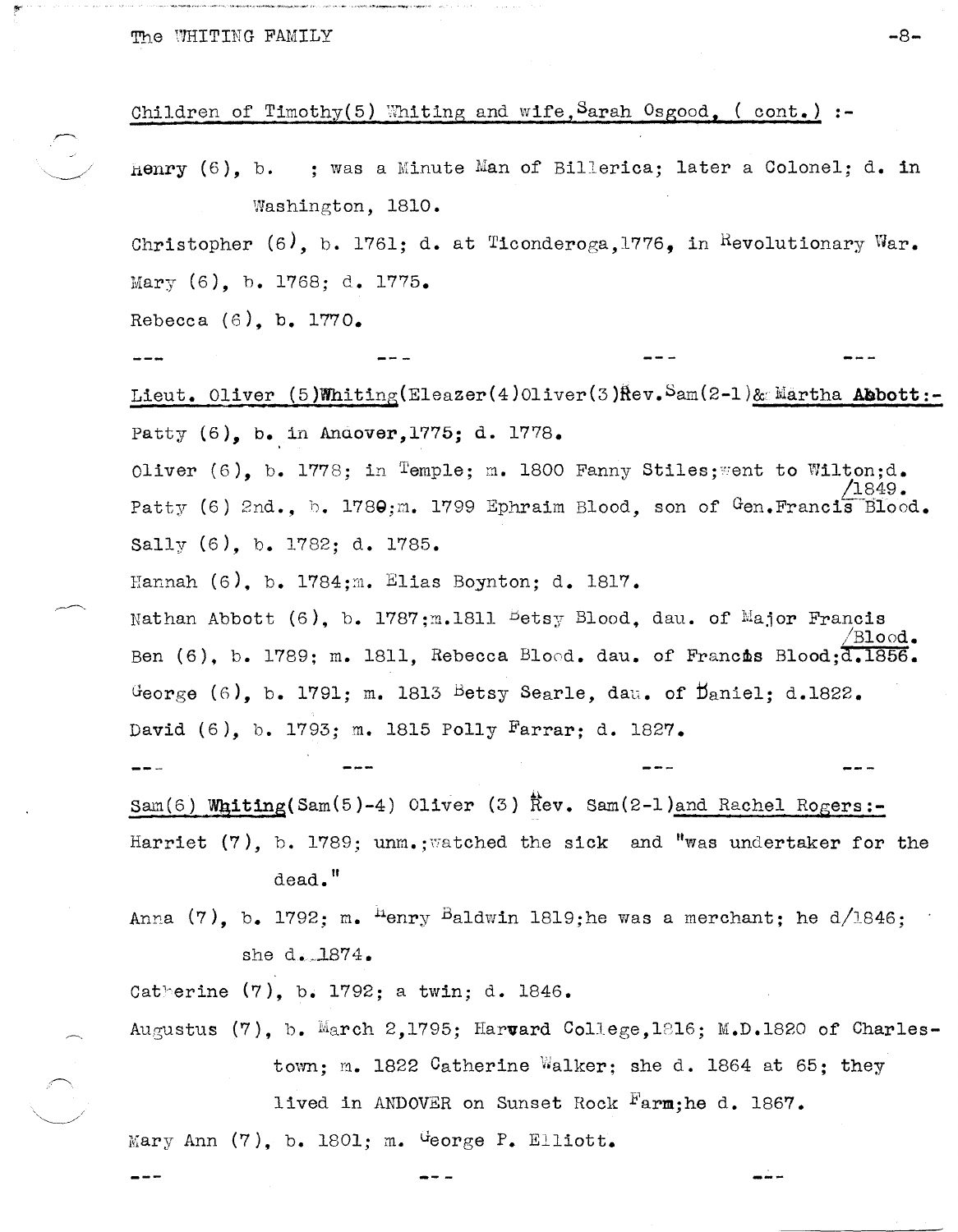$\mathbf{n}_{\bullet}$  John (6) Whiting(Tim(5)Sam(4)Oliver(3)Sam(2-1)and Orpah Danforth:-Henry  $(7)$ Tabens $(7)$  sp. $(?)$ Caroline Lee Maria  $(7)$  $Sophia(7)$ Solon(7) b. 1797 in Lancaster; m. Sarah Savage, dau. of Edw. Savage and w Sarah Leaver; she d. here 1878 at 73; he d. here 1880. (The girls died in Dancaster. Solon came back to Andover.) John Edward (8), b. 1848 was out jeweller. Dr. Augustus(7 Whiting(Sam(6-5-4)<sup>0</sup>liver<sup>(</sup>8)<sup>R</sup>ev. Sam(2-1)& Catherine Walker George Augustus (8), b.1823:m. Lucy d. Austin. James  $^{n}$ enry (8), b. 1824;d. 1856. William(8) b. 1826;m. 1852 Ann S. Brown of Bradford; child was b.in they Merrimac, Mass;/lived awhile in Billerica and later in ANDOVER on site of Episcopal Ch.; he d. in R.R. accident, 1886.<br>John Samuel (8), b. 1828; Harvard College 1850; was an M.D. in Charles town; m. Jucy L. Barker. (Dr. Whiting went to school in Billerica in 1840 and lived with his grand-father,  $Sam(6)$ . The whole family went to church twice on Sunday. Grandfather.then 82, rode in a one horse "shay" with a daughter and the rest walked and carried their foot-stones. The old man was Deacon 40 years and resigned that year and the Church gave him a vote of thanks for never being absent in that time. He/served in the <sup>K</sup>evolution: was a good mathematician and surveyor. ) Augusta, (atherine (8), b. 1831; m. David A. Lang of Concord and Lowell. Henry (8), b. 1834; d. 1839. Ella  $-$ ouise(8), b. 1836; m. Francis B. Austin. Elizabeth Wheeler  $(8)$ , b. 1839; d. 1840. Francis Henry  $(8)$ , b. 1842; d.y.  $Wm_{\bullet}(8)$  Whiting(Dr.Augustus(7)Sam(6-5-4)- and wife, Anne  $B_{\text{rown},h}$  had:-Augustus (9), b.1854, d. 1889. Millard W. (9), b.1857;d.1878. Wilfred E. 0, 1863;d.1865.<br>Annie L. (9), b.1867.

-9-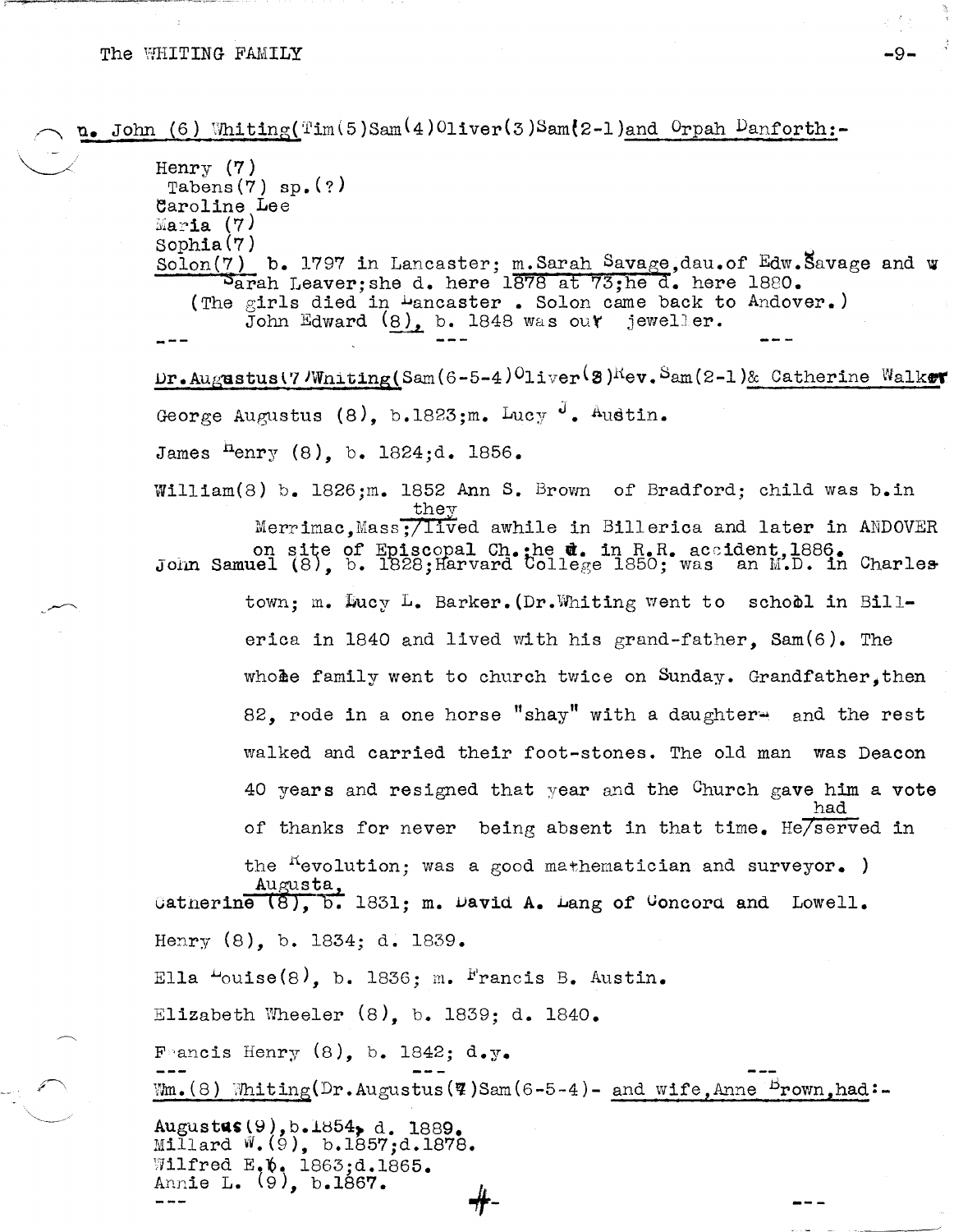| н (в е                                                                                                                                                                                                                                                                                                                                                                                       |                                                                                                      |
|----------------------------------------------------------------------------------------------------------------------------------------------------------------------------------------------------------------------------------------------------------------------------------------------------------------------------------------------------------------------------------------------|------------------------------------------------------------------------------------------------------|
| WHITING FAMILY                                                                                                                                                                                                                                                                                                                                                                               |                                                                                                      |
|                                                                                                                                                                                                                                                                                                                                                                                              | <u>Here is a series</u>                                                                              |
| Abbott, Ephraim, Rev.   7<br>, Hannah(widow) $\ldots$ 4<br>Ħ<br>u<br>, Joshua, Deacon  3<br>Ħ<br>, Martna 8<br>Austin, Frank B. 9                                                                                                                                                                                                                                                            | $\texttt{Hill}$ , Jonathan 5<br>Hobart, eremiah, Rev. 1<br>Hunt, Sarah 4 5                           |
| . Lucy $J_2$ 9                                                                                                                                                                                                                                                                                                                                                                               | Jaquitn, Ebenezer  4                                                                                 |
| $\overline{B}$                                                                                                                                                                                                                                                                                                                                                                               | $\mathbf{K}$                                                                                         |
| Baldwin, Henry  8<br>Bancroft, Amos, Dr.  7<br>Barker, Anstress  6<br>$\frac{1}{2}$ $\frac{1}{2}$ and $\frac{1}{2}$ $\frac{1}{2}$ $\frac{1}{2}$ $\frac{1}{2}$ $\frac{1}{2}$ $\frac{1}{2}$ $\frac{1}{2}$ $\frac{1}{2}$ $\frac{1}{2}$ $\frac{1}{2}$ $\frac{1}{2}$ $\frac{1}{2}$ $\frac{1}{2}$ $\frac{1}{2}$ $\frac{1}{2}$ $\frac{1}{2}$ $\frac{1}{2}$ $\frac{1}{2}$ $\frac{1}{2}$ $\frac{1}{2$ | Kidder, Abigail ?<br>. 5<br>Aittreage, fucy<br>$\mathbf{L}$                                          |
| Binustadt, Henry  2<br>Blood, Betsy8<br>$\frac{1}{n}$ , spiraim  8<br>$,$ Kebecca  8                                                                                                                                                                                                                                                                                                         | Lane, John  3<br>Lang, David A.  9                                                                   |
| Boynton, Elias  8<br>Brown, Ann S.  9<br>$^{\text{H}}$ , Bilzabeth  4                                                                                                                                                                                                                                                                                                                        | $\mathbb{M}$<br>Marsnall, Hannah 6                                                                   |
|                                                                                                                                                                                                                                                                                                                                                                                              | $\bullet$                                                                                            |
| Chamberiain, Abigail  4 6<br>Chester, Borcas $\dots$<br>CLAPK, Thomas 2<br>$Cook,$ Alice ;.2<br>$Vrosby$ , $voroting$ $4$<br>, Hezekiah 5                                                                                                                                                                                                                                                    | $Osgood, Sarah$ $578$<br>$\frac{P}{1}$<br>Parker, Mrs. Lydia 5                                       |
| D                                                                                                                                                                                                                                                                                                                                                                                            | Prescott, Oliver, Dr. 7                                                                              |
| Danforth. Ann $2 \ldots 3 \ldots 4$<br>Ħ<br>$\sqrt{r}$ orpah $79$<br>Ħ<br>, Rebecca $\dots \dots 4 \dots 6$<br>Ħ<br>. Sarah 1                                                                                                                                                                                                                                                                | $\parallel \mathbf{R} \parallel$<br>Read, Elizabeth 23<br>Rogers, Rachel 7 8<br>Ruggles, Ben, Rev. 3 |
| Elliott, Geo. P.  8<br>Easty, Mary  7                                                                                                                                                                                                                                                                                                                                                        | Russell, Richard, Hon. 1                                                                             |
|                                                                                                                                                                                                                                                                                                                                                                                              | St. $J_0$ m, Elizabeth  1                                                                            |
| Farmer, $r = 1$ $r = 7$<br>$rarrar,$ Poily   8<br>roster, Abial   7                                                                                                                                                                                                                                                                                                                          | Shedd, Rebecca 3<br>Sheperd, Mr. $\ldots \ldots \ldots \ldots \ldots$                                |
|                                                                                                                                                                                                                                                                                                                                                                                              | Stevens, Saran 5 7                                                                                   |
| Haggett, John  4<br>Hall, Anna $5$ $7$<br>, Grace 5                                                                                                                                                                                                                                                                                                                                          | $\mathbb{R}$ , Timothy . Rev.  2<br>$\texttt{Stickney}, \texttt{Wm}.$ 4<br>Stiles, Fanny 3           |
| $H111$ , Deborah $4$ 5                                                                                                                                                                                                                                                                                                                                                                       |                                                                                                      |

-a-